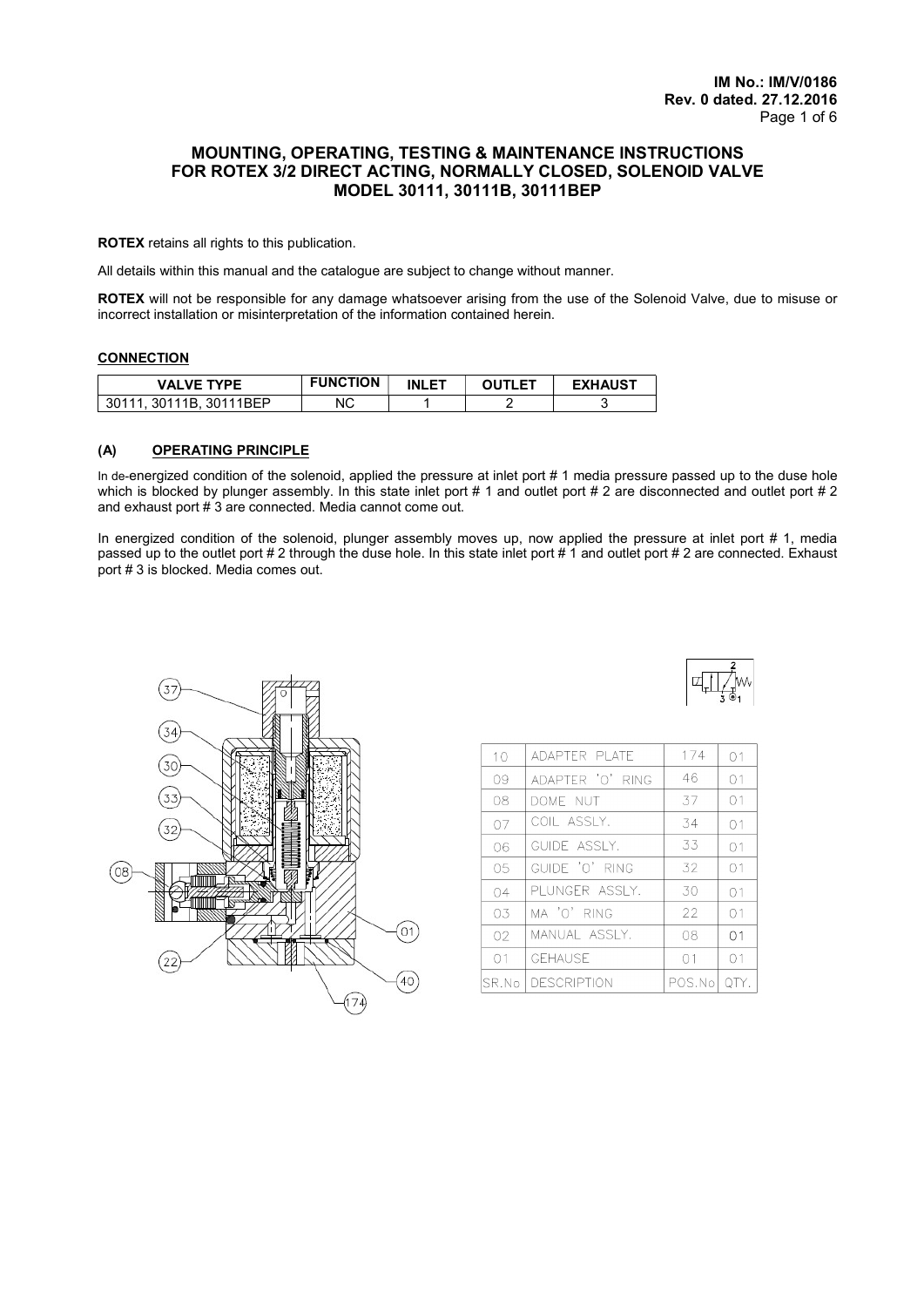# (B) IDENTIFICATION ON THE SOLENOID VALVE

# a) VALVE LABEL



| ALVE LADEL                            |     |                   |                                           |
|---------------------------------------|-----|-------------------|-------------------------------------------|
|                                       | (1) |                   | Logo + Name & address of the Manufacturer |
| (1)                                   | (2) | Valve Type / Code |                                           |
|                                       |     | 30111B            | $=$ Valve Model                           |
|                                       |     | Suffix            | $=$ Nil                                   |
| ROTEX AUTOMATION LIMITED              |     | 0.5               | $=$ Orifice $\varnothing$                 |
| VADODARA-390010, INDIA                |     | SB.               | $=$ Port Connection                       |
| FLUID CONTROL SYSTEM                  |     | B <sub>5</sub>    | <b>Body Material</b><br>Ξ                 |
| CODE: 30111B-0.5-SB-B5-M4-S4          |     | S4                | $=$ Seal Material                         |
| $0 - 80$<br>.ATM                      |     | M4                | Manual Override                           |
| MEDIA<br><b>AIR</b><br>W              |     | 110 V             | = Solenoid Voltage                        |
| <b>DATE</b><br>9/2016<br>۵            |     | 50 Hz             | Current<br>$=$                            |
| \6100650<br>Wo. Nó.                   |     |                   |                                           |
|                                       |     | 25                | $=$ Enclosure Type                        |
|                                       |     | н                 | Solenoid Class 'H' Insulation             |
| (5)<br>(6)<br>(2)<br>(3)<br>(7<br>(4) |     |                   |                                           |

- Sp. Version = Nil
- (3) Work Order reference / Sr. No. of the Valve<br>(4) Operating Pressure
- 
- (4) Operating Pressure<br>(5) Month & Year of ma (5) Month & Year of manufacture
	- Valve Symbol
- (7) Media

b) **SOLENOID LABEL** 



| <b>ROTEX</b>                               | (1)<br>(2) | Logo + Name of the Manufacturer<br>Solenoid Type |                                                                       |  |
|--------------------------------------------|------------|--------------------------------------------------|-----------------------------------------------------------------------|--|
| DARA - 390010,<br><b>INDIA</b><br>0Hz-25-H |            | Ш<br>50 Hz                                       | $=$ Solenoid Size II<br>110V = Solenoid Voltage<br>= Solenoid Current |  |
| 6-09/05                                    |            | 25<br>н                                          | = Solenoid Construction<br>= Solenoid Class H Insulation              |  |
|                                            | 3)         | Work order No. Manufacturing Month / Year        |                                                                       |  |

# $\triangle$  NOTE: The product without label is out of warranty and risk.

# c) PORT IDENTIFICATION

A solenoid Valve with NPT (F) threading is normally marked "N" near the port and with Metric threads are marked "M". For ports with BSP threads, there is no marking.

d) Voltage, current & other details are additionally marked/punched on the solenoid.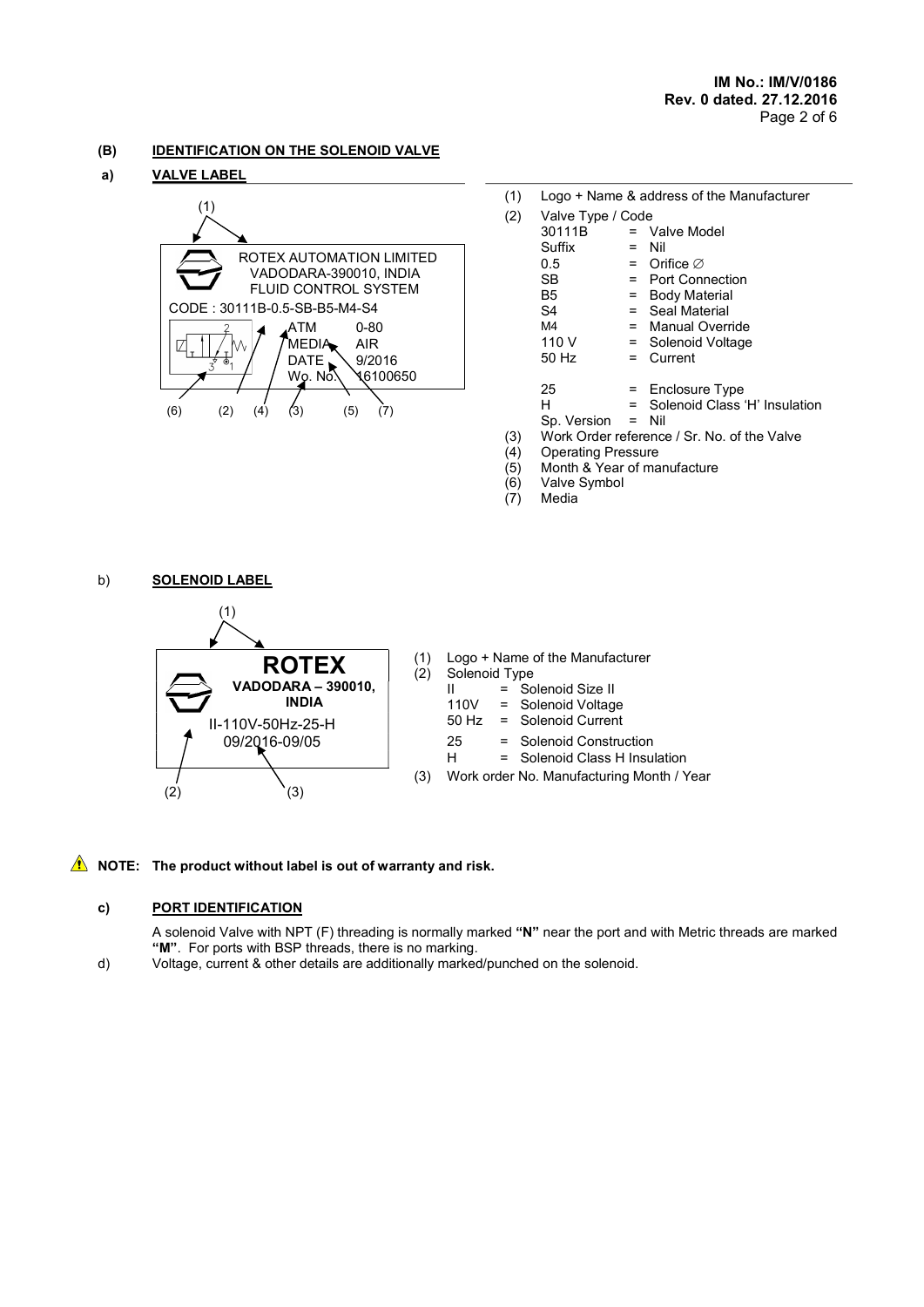# (C) MOUNTING/INSTALLATION PROCEDURE:

- 1. ENSURE THAT:
	- a) While storing, keep the valve in cool, dry, dust free area.
	- b) On receipt of the valve, in case if the same is to be removed from the sealed plastic bag for inspection/testing, put them back with dust plugs on its ports and sealing the plastic bag as soon as the inspection/testing is over.
	- c) The valve should be removed from its card board and/or plastic bag just before the installation.
	- d) Flush lines before installing the valve.
		- e) To avoid pressure, drop and to achieve optimum parameters, Pipe / Tube / Fitting from the source of pressure to the valve and to the connected equipment should have ID which is  $\geq$  NW (Orifice) of the valve.
			- f) To avoid pressure, drop, if more than one valve is being operated simultaneously from a common header, then minimum ID of the header can be calculated as under. ID Header =  $\sqrt{(NW^2 \times n)}$

 n = Number of Valves operating at a time and which are connected to a common header, NW = Orifice of the Valve.

- $\triangle$  g) Incorporate filter in the line to avoid hard particles entering into the valve.
- h) The valve should be installed for the media for which it is intended for. This is to avoid the malfunction of seals and the valve. In case if you intend to use valve for media other than the one specified on that valve, check compatibility of media to Body Seal material and grease. Consult ROTEX in case if any doubt.

i) Do not try to drill any additional holes or machine, modify any of the valve components.

- $\triangle$  i) In case if the valve is used for dangerous fluid gas/liquid then, the user is hereby advised to maintain during operation and maintenance of the valve below LEL or above UEL to avoid explosion due to internal spark as the valves have not been assessed for the same.
	- k) Inlet pressure does not exceed rated pressure.
	- l) Hemp-Filaments, 'Jute' or even Teflon-Ribbons are normally not required, as the port connections of ROTEX Valve is accurately machined.
	- m) To avoid overlap of the Teflon ribbon or cuts generated while tightening, getting carried away into the valve. Do not cover first two thread pitches with Teflon tape or sealant.
	- n) For Solenoid Valve to be installed in European Union, check the applicability for ATEX, PED Directives. Refers separate Instruction Manual for ATEX approved Solenoid Valve.

2. Provide Dust Cap on the exhaust port or ensure that the valve is mounted such a way that dust particles / rain water / process fluid do not enter the valve through exhaust port of the valve. You can connect bend pipe of ID > NW of the valve so that the exhaust port is not directly (straight) open into the atmosphere.

- 3. The process fluid etc. do not fall on the valve body.
- 4. In case if the surrounding atmosphere has traces or some other substance other than Air, check its compatibility with the Body material of the valve, Solenoid enclosure & other exposed parts.
- 5. In case if the valve is installed in potentially Hazardous area, check for the temperature class of the Solenoid to avoid explosion due to heated Solenoid / other components.
- 6. Provide fuse of proper rating to avoid excess current passing through the Solenoid and thereby avoiding over heating.
- 7. It is not likely however, the user is advised to protect the valve against lightening as the same is not assessed.
- 8. Check internal components (wetted) parts for its compatibility with fluid passing through the valve.<br>It is recommended to replace all the Rubber Parts including Plunger Assembly (Repair Ki

 9 It is recommended to replace all the Rubber Parts including Plunger Assembly (Repair Kit – Code 99) in case if the valve is to be installed and put in service after 2 years from the date of manufacture.

# ELECTRICAL

- 1. Verify name plate affixed on the Solenoid.
- 2. Connect the power supply according to the voltage rating of the Solenoid
- 3. Ensure that the cover of Junction Box/Terminal Box is properly tightened wherever applicable.
- 4. Install valve in such a way that the rain water / other process fluid dripping along the cable does not fall on the SOV and has no possibility to run along the cable and enter into the Terminal area.
	- 5. Fill in the space between cable and gland entry with a proper sealant. If necessary, you may mount the valve upside down or in any other direction.
	- 6. Ensure that the Solenoid enclosure meets process and local authority requirement.
	- 7. The Plug in, Terminal Box, FPJB, IS Solenoids are provided with test leads. Remove them before final installation.
- 8. Check for proper connections for the Solenoid which are polarity sensitive e.g. (a) Latched Solenoid (b) EEx ia Solenoid.
- 9. Refer separate manual for construction of the Solenoid and for specific instructions related to Solenoid e.g. (a) EEx ia (b) Latched Solenoid (c) EExd Solenoid IP 67, IP 54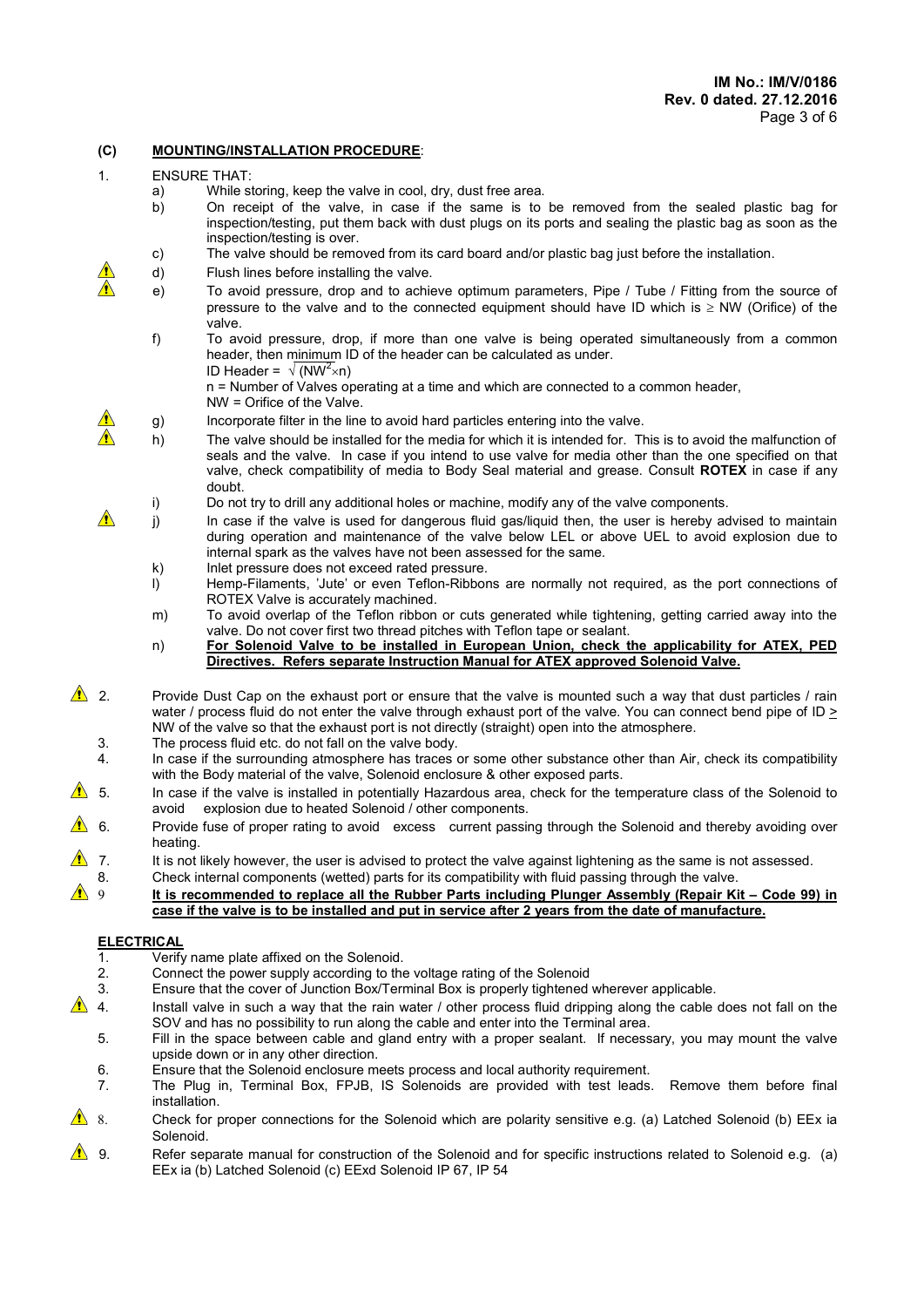- 10. Ensure that the solenoid construction is selected properly meeting the environment in which the valve is supposed to be installed e.g. use of Exd or Ex ia solenoid for valve to be installed in hazardous location or Weatherproof Solenoid having IP 67 for outdoor installation.
- 11. Flying Lead Solenoid is not recommended to be used for outdoor or indoor application where water/liquid splashing or high humidity is present.

## (D) MANUAL OVERRIDE OPERATION

#### (A) PUSH & TURN TYPE (M6)

In normal condition of the manual actuator, pressure applied at the common inlet port # 1, pressure drawn up to the duse hole which is blocked by plunger. In this state inlet port # 1 and outlet port # 2 are disconnected. Outlet port  $# 2$  and commo exhaust port  $# 3$  are connected.

To operate the manual actuator, push and turn clockwise, thus plunger moves up now, now applied the pressure at inlet port # 1. In this state inlet port # 1 and outlet port are connected. Exhaust port # 3 is blocked. To retain the valve in original condition, push and turn anticlockwise to manual actuator.

## (B) PUSH TYPE (M8) / LEVER TYPE MA (M4)

In normal condition of the manual actuator, pressure applied at the common inlet port # 1, pressure drawn up to the duse hole which is blocked by plunger. In this state inlet port # 1 and outlet port # 2 are disconnected. Outlet port # 2 and commo exhaust port # 3 are connected.

 To operate the manual actuator, push it, thus plunger moves up now, now applied the pressure at inlet port # 1. In this state inlet port # 1 and outlet port are connected. Exhaust port # 3 is blocked. To retain the valve in original condition released the manual actuator.

#### (E) TESTING OF THE VALVE AT THE TEST BENCH

Check at least once in 3 years or following your routine maintenance schedule.

- a) Apply rated pressure at inlet port of the valve.
- b) Plug outlet ports.
- c) Check operation of the valve and leakage at the exhaust ports and pilot vent at the rated and minimum working pressure by applying 75% to 120% rated voltage.
- d) While keeping the solenoid de-energised, check operation and leakage from exhaust and pilot vent ports of the valve at the rated and minimum working pressure by operating Manual Override.

Check at least once in 3 years or following your routine maintenance schedule.

- a) Apply rated pressure at inlet port of the valve.<br>b) Plug outlet ports.
- Plug outlet ports.
- c) Check operation of the valve and leakage at the exhaust ports and pilot vent at the rated and minimum working pressure by applying 75% to 120% rated voltage.
- d) While keeping the solenoid de-energised, check operation and leakage from exhaust and pilot vent ports of the valve at the rated and minimum working pressure by operating Manual Override.
- $\triangle$  e) Without connecting air supply to the valve, operate Manual Override. Energise and De-energise Solenoid to check for the plunger movement (normally movement should not be there) which can be checked by click sound. After operating Manual Override if plunger movement is found, reduce length of the manual override by 0.3mm from its taper end. Continue this till click sound stops.
	- f) Check the insulation resistance of the Solenoid by applying 500V DC at terminals and the solenoid housing. It should be more than 100 Mega Ohms.

### (F) RECOMMENDED SPARES

- a) Seal kit : O ring set and Plunger assembly
- b) Repair Kit : All components except Body, Cover & Solenoid
- c) Solenoid Kit : Solenoid, Gasket & Nut

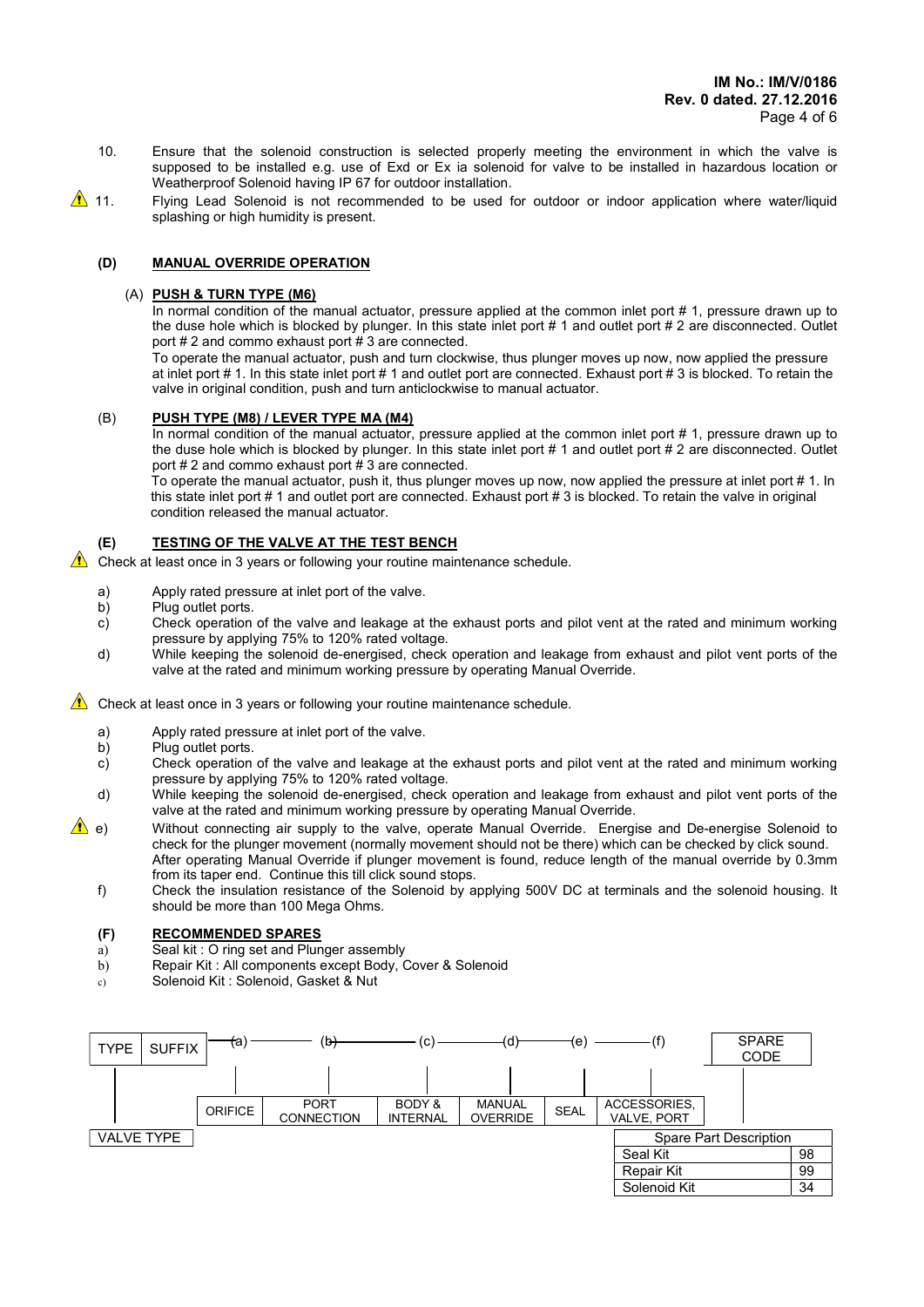## (G) RECOMMENDED MAINTENANCE PREVENTIVE Replacement of Complete Set of O Ring ... . ... ... Once in 5 years or 2 million operations. - Solenoid O Ring , Guide O Ring - MA O Ring Replacement of Plunger Assembly ... . ... ... ... Once in 5 years or 2 million operations Replacement of the Solenoid … … … … As and when required. Check of Insulation Resistance, Resistance of the Solenoid… Once in a year (shouldbe > 100 MOhms @ 500V DC. Check Resistance of the Solenoid… … … … Replace Solenoid if the resistance reduces more<br>(Not applicable for Solenoid with IS, RC options or the than 5% computed at 20°C as compared to its than 5% computed at 20 $^{\circ}$ C as compared to its AC Solenoid with > 11 Watt power). The state of the limitial value. (H) MAINTENANCE – GENERAL INSTRUCTION The Solenoid Valve must be removed from the site and has to be maintained under safe conditions. All air and electrical connections must be switched off before removing valve from the line.

- It is recommended to replace complete set of O Ring even if one of the O Ring is damaged. This is to ensure trouble free operation of the valve and will avoid its premature failure.
- Using Grease other than Silicon base Molykote M55 will lead to premature failure of O Rings of the ROTEX Solenoid valve.
- If necessary to clean the components, do not use Kerosene, Diesel, Petrol to clean valve as this damages the O Rings and other rubber material. Instead use light Detergent Soap Solution.
	- Ensure that the components are free from dust, dirt, lint and metal burrs.
	- Twisting of O Ring should be avoided. Ensure that the twist is removed before fitting matching part.
	- While closing the matching part, the matching part should be pushed in a straight line. Turning motion should be avoided.
	- Pinching of O Ring at the groove corner at the time of closing gland should be avoided.
	- User is requested to use safe practice for maintenance.
	- It is important to place the dismantled Valve Parts on a clean paper or cloth in same sequence in which you have dismantled them.
	- Ensure to keep all the components of the valve separately to avoid their mixing up. The component appears tobe same may have small differences which will cause malfunction if interchanged.
	- In case of difficulty you should contact the Agent, Distributor or ROTEX directly.
	- Using ROTEX genuine spares will Guarantee you trouble free operation and will avoid premature failure.

# (a) TO REPLACE SOLENOID

- 1) Open Nut and pull out solenoid<br>2) Replace new solenoid ensuring
- Replace new solenoid ensuring the construction, voltage and current meets the requirements.
- 3) Tighten the Nut applying torque of 0.2 kgm to 0.35 kgm to avoid over tightening of the solenoid.<br>4) Measure and record resistance of the Solenoid.
- Measure and record resistance of the Solenoid.

# (b) TO REPLACE GUIDE ASSEMBLY (CORE TUBE)/ PLUNGER

- 1) Open Nut and pull out solenoid.
- 2) Open Guide Assembly (Core Tube) using guide opening tool as per Photo 2 or 3 (depending on the Guide Assembly (Core Tube) fitted on the valve).
- 3) Remove Plunger Assembly.
- 4) Replace the necessary defective parts ensuring that the plunger assembly spring and the retaining ring is as per Photo - 5 or as per Photo – 6 & 7.
- 5) The Plunger as per Photo 6 & 7 is interchangeable and can be fitted in the existing Guide Assembly (Core Tube).
- 6) Fix Guide Assembly (Core Tube) using correct tool.
- 7) Fix the solenoid and Dome Nut as per Point-4 of procedure A.
- 8) Eventhough it is not recommended, in case if required, the Guide Assembly (Core Tube) can be opened using plier or other similar tool ensuring that the same does not damage anything or component and the plier is tightening above weld joint (weld joint should be at the centre of plier jaw width).

# (c) REPLACEMENT OF MANUAL OVERRIDE

- 1) Remove Grub Hex.Socket Set Screw and pull out Manual Override.<br>2) Replace new Manual Override applying light layer of Silicon Greas
- Replace new Manual Override applying light layer of Silicon Grease Molykot M55 and tighten the grub screw fully till the Manual Override stops traveling in and out.
- 3) Open the Grub Hex.Socket Set Screw slightly (1/4 turn) and check the smooth movement of the Grub Hex.Socket Set Screw.
- $\triangle$  4) Without connecting air supply to the valve, operate Manual Override. Energise and De-eneerigse Solenoid to check for the plunger movement (normally movement should not be there) which can be